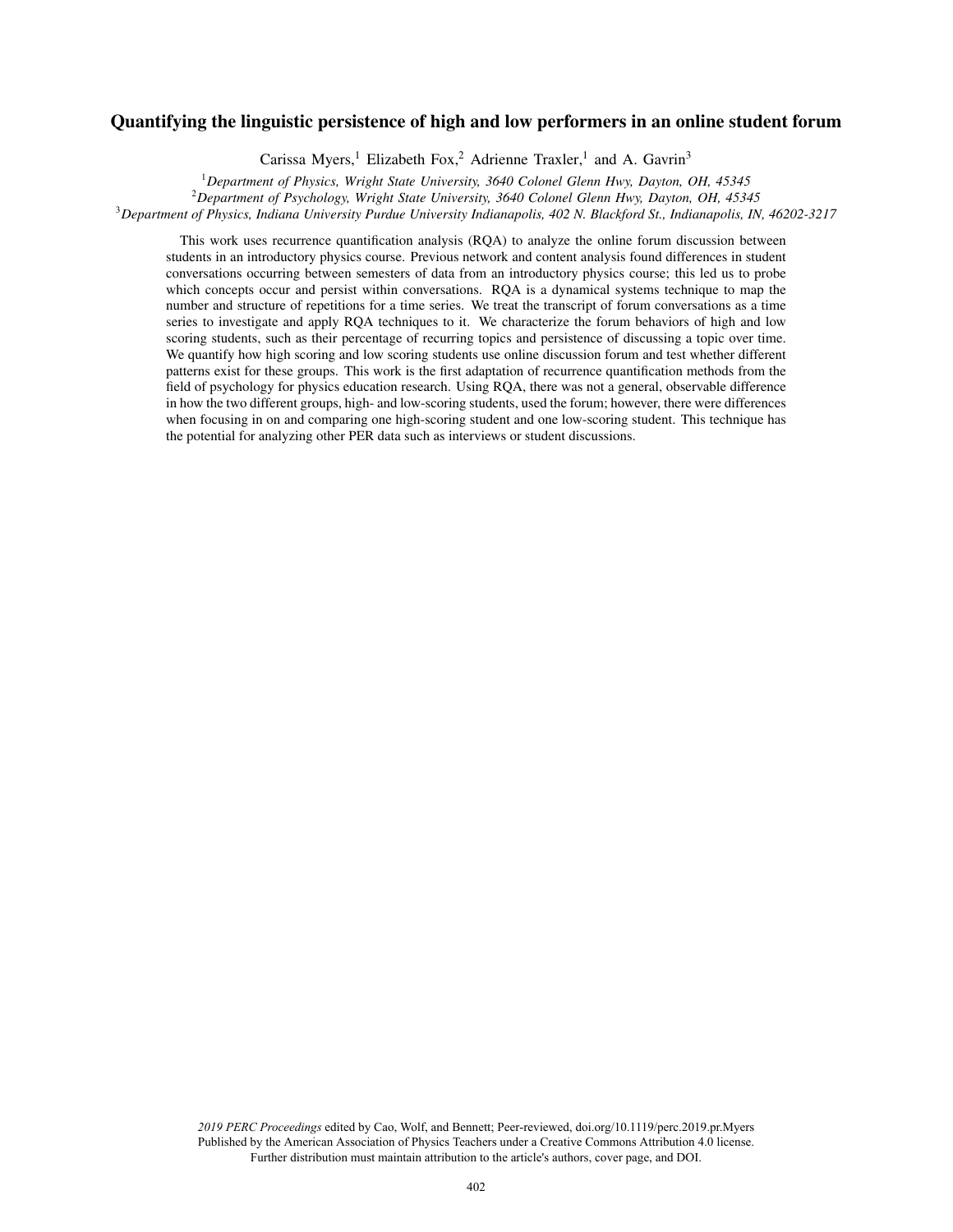# I. INTRODUCTION

Recurrence quantification analysis (RQA) was performed on conversations from an online discussion forum of an introductory physics course. Recurrence quantification analysis is a technique that characterizes recurrent structures in a time series by quantifying the number and duration of repetitions [1]. The goal of this work is to use RQA to analyze the posts of high and low grade students within the online forum.

The motive for this study stems from prior work using social network analysis to examine three semesters of introductory physics online forum data [2]. In that work, network position correlated with course grade in the first and third semesters of data, but not the second semester. Network analysis could not be used to explain this variation. The only difference between semesters was the use of anchor threads, small activities given to students to encourage engagement in conversation within the online discussion forum. This led us to believe anchor threads might be one source of the difference between semesters because they were not used in the second semester. Content analysis was used to investigate the use of anchor threads in the first semester of data, and demonstrated differences between the use of anchor and nonanchor threads (student conversations that were not related to anchor tasks) [3]. The content analysis tool detected shifts in sentence types, but had limitations in terms of detecting themes in student discussions and reasons behind the behavior such as whether anchor tasks encouraged productive conversations. Since the content analysis tool observed surfacelevel behaviors and patterns of student discourse, recurrence quantification analysis was introduced to look further into the patterns and behaviors of the text.

Because recurrence quantification analysis is a method for analyzing complex dynamical systems and student discourse can be considered a complex dynamical system, this leads us to look for recurrent structures within student conversations. In psychology, RQA is used to study many different types of communication, from medical consultation to cockpit discourse to professional interviews, to understand more about the patterns within these conversations [4, 5]. Angus and collaborators have used recurrence quantification analysis to analyze a conversation between a talk show host and guests as well as doctor-patient consultations [6, 7]. RQA showed complex dynamics such as one person trying to change the subject and another person dragging it back to their preferred topic. Though it was designed for other types of dynamical systems, this work demonstrated that recurrence quantification analysis can be used to learn more about the patterns in conversation.

The goal of our research was to use recurrence quantification analysis to identify patterns in conversations from an online discussion forum of introductory physics students. The long-term goal would be to connect patterns in conversations to the prior network analysis, and identify patterns of conversations associated with groups of students. For instance, how do the conversation patterns compare between a student who has high centrality and high grade, versus a student who has a lower grade and lower centrality in the network? This work takes the first step by analyzing the forum discussions for groups of high and low grade students. For PER, this work is important because it is introducing a new technique to analyze conversations, which could be extended to other types of text. This paper explores how RQA can be used to show patterns of student conversations across a semester, and the results suggest that RQA can provide useful insight into the structure of student conversations.

# II. METHODS

## A. Course Context and Data

Recurrence quantification analysis was performed on an online discussion forum of an introductory, calculus-based physics course, which was a lecture with active learning [2, 8, for details]. There were 173 total students within the course, and 156 students as well as the instructor posted in the forum. There were 936 threads and 2376 reply comments. Students could earn up to 5 percent extra credit on their final grade by participating in the forum.

The class consisted of 21% women and 79% men. Detailed racial and ethnic demographics are unavailable for the class. The institution is a large, urban, public university whose students were 72% White, 10% African American, 6% Hispanic or Latino, and other groups (including international students) 4% or less [2].

These data were forum posts from one semester of a course. Each post included a student identifier and timestamp. The length of posts varied, ranging from a single word (e.g., "Thanks") to multiple sentences. RQA was performed for 6 low grade students and 6 high grade students, or 12 students total. These students were chosen based on being in the top and bottom 5 percent of the class as well as posting more than 10 posts within the forum. The last restriction is to ensure that enough words and utterances are present to be analyzed by the RQA code.

#### B. Recurrence Quantification Analysis

The text from the student forum was processed so that any two posts, also termed "utterances," could be compared for similarity. We follow the procedure of Angus *et al.* [6]; see that work for details. This processing starts with selecting a student and pulling their posts from the transcript. The next step removes stop words, which are commonly used words that hold no meaning such as "and," "in," and "a." Posts were then broken into sentences using punctuation, yielding a character vector consisting of one sentence per entry. The sentence vectors were broken into windows of three sentences. Punctuation and capitalization were removed as the next part of the processing step. A list of unique terms  $T$  was built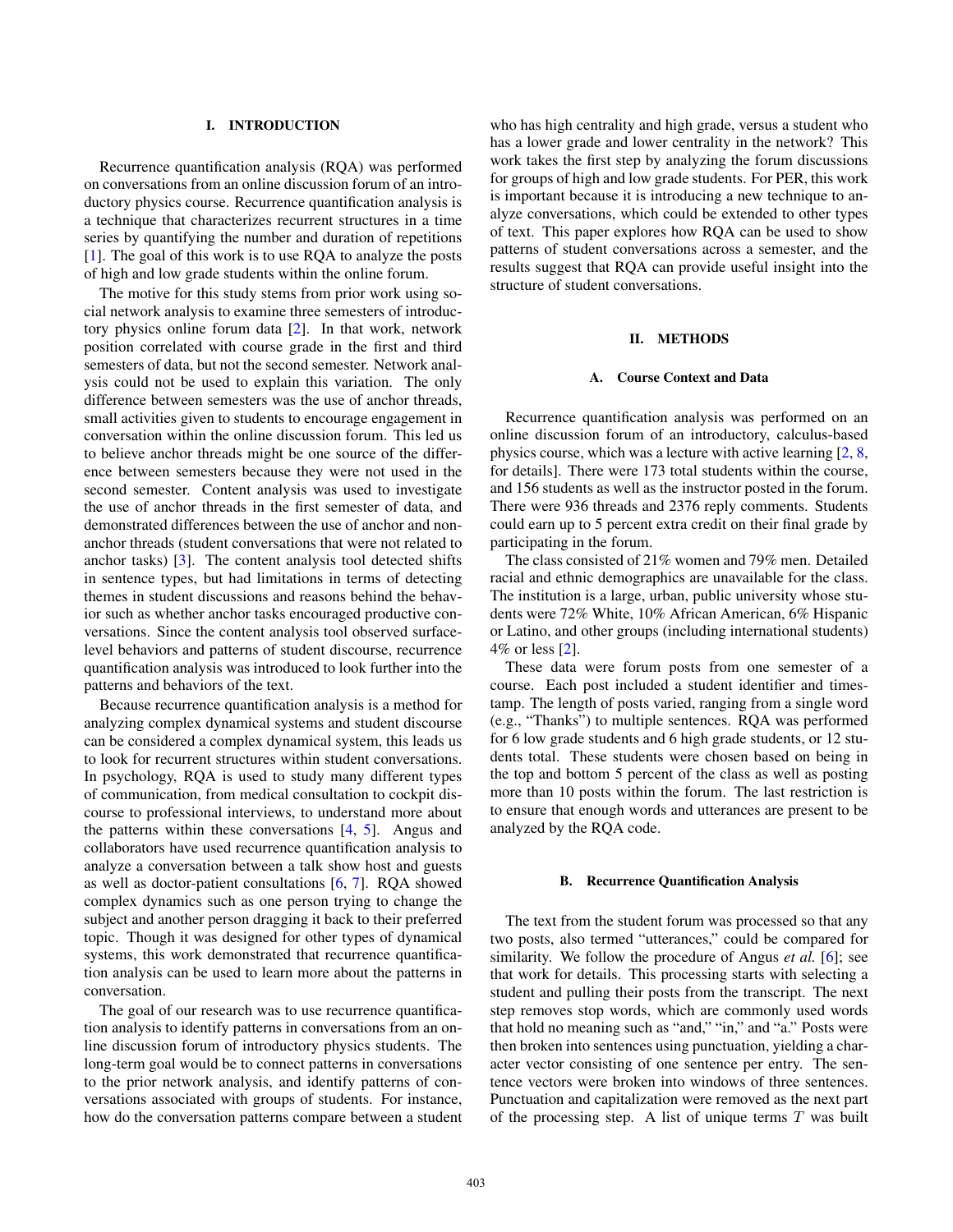for the student, ordered by the posting date (beginning of the semester to the end of the semester). An occurrence vector was created, which is the frequency of all unique words across all the windows. Then a co-occurrence matrix was built, where each element represents the frequency of any pair of terms co-occurring in the same window. These values were used to calculate the similarity of terms.

Similarity can be calculated using the number of sentence windows, the occurrence vector, and co-occurrence count. The semantic similarity index of terms  $i$  and  $j$  is

$$
S(t_i, t_j) = \frac{P(t_i, t_j) \times P(\bar{t}_i, \bar{t}_j)}{P(\bar{t}_i, t_j) \times P(t_i, \bar{t}_j)}
$$
(1)

$$
P(t_i, t_j) = c_{ij}/N \tag{2}
$$

$$
P(\bar{t}_i, \bar{t}_j) = \begin{cases} 1, & \text{if } O_i + O_j = c_{ij} + N \\ \frac{N - O_i - O_j + c_{ij}}{N}, & \text{otherwise.} \end{cases} \tag{3}
$$

$$
P(t_i, \bar{t}_j) = \begin{cases} 1, & \text{if } O_i = c_{ij} \\ (O_i - c_{ij})/N, & \text{otherwise.} \end{cases} \tag{4}
$$

$$
P(\bar{t}_i, t_j) = \begin{cases} 1, & \text{if } O_j = c_{ij} \\ (O_j - c_{ij})/N, & \text{otherwise.} \end{cases} \tag{5}
$$

N is the number of sentence windows,  $O_i$  is the occurrence count of term  $i$ , and  $c_{ij}$  is the co-occurrence count of terms i and j [9]. Conceptually,  $P(t_i, t_j)$  can be thought of as the probability that both terms  $i$  and  $j$  appear in a window.  $P(\bar{t}_i, \bar{t}_j)$  is the probability that neither term i nor j appears.  $P(t_i, \vec{t}_j)$  is the probability that term i appears without term j, and  $P(\tilde{t}_i, t_j)$  is the equivalent calculation for finding j without i. The similarity of terms increases if they tend to occur in the same windows (and are both absent in other windows). Similarity decreases when two terms often appear separately from each other.

Once the similarity was calculated using windows, the next step was to define an utterance. In this work, an utterance was a single post, which could consist of one word to one sentence to multiple sentences. This reorganization of sentences into utterances is a common process step [9]. To analyze the concepts within the utterances, a key term list,  $K$ , is built. Different criteria, usually frequency-based, can be used to create the list of key terms. In the calculations reported here, we used the full unique words list (so  $K = T$ ). The similarity matrix calculated consists of the similarity between each key term  $(K)$  and each term from the term list  $(T)$ . Then a Boolean matrix  $B$  is built where each element indicates whether each term from the full list  $T$  is present in an utterance. Finally, a feature matrix  $V$  is built by matrix multiplication of the similarity matrix S and Boolean matrix:  $V = SB$ . The dot product of any two columns within  $V$  gives the similarity of those two utterances.

A recurrence plot can be built now that the similarity between utterances has been calculated. A recurrence plot is a two-dimensional plot, where both of the axes represent a time series [10]. The recurrence plot visualizes the similarity between utterances at different periods of time [6]. On each plot, there is a similarity scale ranging from 0 to 1, which shows a continuum of shading representing how similar the terms are between two utterances. This shading is also due to the fact that each utterance may have a different number of words from the key terms list, K. A high similarity means there are more words in the window that match the subset of key terms (higher frequency of recurring words) whereas a low similarity means there are fewer words in the window that match the subset of key terms (a more diverse choice of words).

To gain further insight into the behaviors and patterns associated with recurrence plots, four measures—recurrence rate, determinism, longest diagonal line, and average diagonal line—were chosen. Equations below are adapted from [11], using additional code from the crqa package in R [12, 13]. To calculate these statistics, two parameters, similarity threshold and diagonal line threshold (explained further below), were set. A similarity threshold means for two utterances to be considered similar, they must have a similarity value equal to or above a set value. In this work, the similarity threshold was set to 0.5.

Recurrence rate, RR, represents the percent of recurring points falling above the similarity threshold [1]. This is calculated using Eq.  $(6)$ , using the inverse of the number of utterances squared multiplied by the sum of all the points above the similarity threshold:

<span id="page-2-0"></span>
$$
RR = \frac{2}{N^2} \sum_{i,j=1}^{N} R_{i,j},
$$
\n(6)

where  $R_{i,j}$  is one for all points above the threshold. A percent recurrence rate results when multiplying RR by 100. A high recurrence rate means that the students were repeating many words or phrases, whereas a low recurrence rate means the students were using a larger variety of words with fewer repetitions.

Determinism is the fraction of recurring points forming diagonal lines on the recurrence plot [1]. To define a diagonal line, there must be some minimum number of points in a row; this parameter is the diagonal line threshold. In this work, it was set to 2. Equation [\(7\)](#page-2-1) was used to calculate determinism, which is the number of points in diagonal lines divided by the number of points above the similarity threshold.

<span id="page-2-1"></span>
$$
DET = \frac{\sum_{l=l_{min}}^{N} lP(l)}{\sum_{l=1}^{N} lP(l)}
$$
(7)

Here,  $l_{min}$  is the diagonal line threshold, and  $P(l)$  is the histogram of the lengths of the diagonal lines. A diagonal line indicates that over a period of time, the student discussed a sequence of concepts or repeated a phrase that had already been mentioned before. Therefore, determinism quantifies how persistent a system is, where the system here is a student's discussion in the online forum.

To understand more about the diagonal structures, the longest diagonal line length  $(L_{max})$  is calculated over all diagonals (lengths  $l_i$ ). The main diagonal, where all points are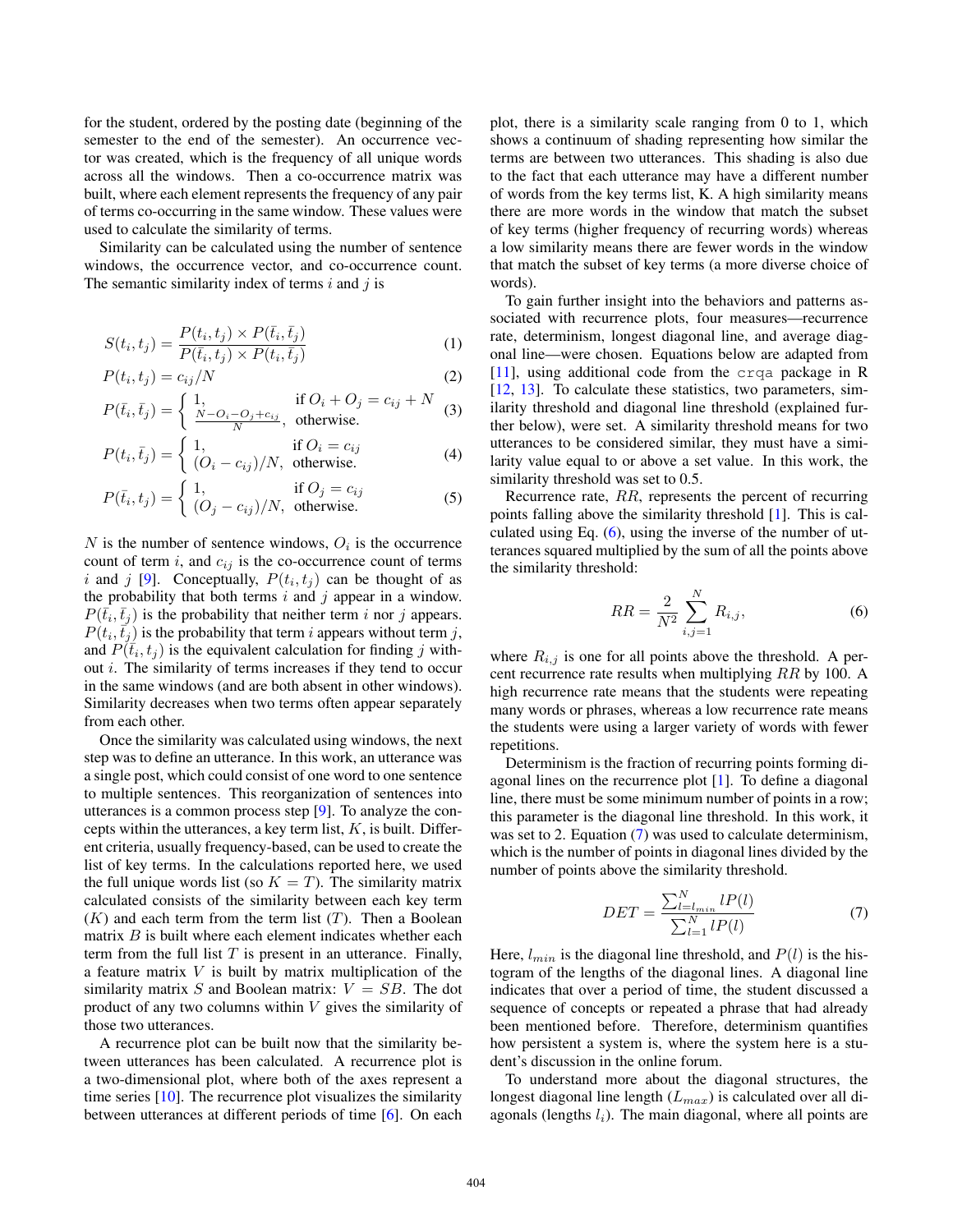

<span id="page-3-1"></span>FIG. 1. Posting density as a function of week in the semester, grouped by high- and low-scoring students. Wider places in the density plot show a higher frequency of posting at those times. Individual posting data is superimposed (one student per color), with point size scaled by frequency and a small random jitter to avoid overlap.

1 by definition, is omitted from this calculation:

$$
L_{max} = max(l_i; i = 1, ..., N_l)
$$
 (8)

The average diagonal length is the average of the lengths of the diagonal lines, calculated using Eq. [\(9\)](#page-3-0). This average is an indication of how often a number of words or a phrase are sequentially repeated.

<span id="page-3-0"></span>
$$
L = \frac{\sum_{l=l_{min}}^{N} lP(l)}{\sum_{l=l_{min}}^{N} P(l)}
$$
(9)

## III. RESULTS

Students in the high-scoring group posted  $28 \pm 19$  (mean  $\pm$ one standard deviation) times during the semester, with their sentence count averaging  $71 \pm 54$ . Students in the low-scoring group averaged  $30 \pm 6$  posts and  $73 \pm 62$  sentences. On volume alone, there is much more variation within groups than between them. Figure [1](#page-3-1) summarizes when this posting occurred. There was some tendency for low-scoring students to cluster their conversation at the beginning and end of the semester, while the group of high-scoring students collectively had a more steady output.

The recurrence plots for one high grade and one low grade student are shown in Fig. [2.](#page-3-2) These students were chosen based on their number of utterances and recurrence rates,



<span id="page-3-2"></span>FIG. 2. Recurrence plots for a high-scoring student (top) and lowscoring student (bottom). The  $x$ - and  $y$ -axis both show utterances (posts) during the semester. Each square is shaded by the amount of similarity between the two utterances. (For example,  $x = 10$  and  $y = 2$  shows the similarity between the tenth and second posts of the student.) The similarity scale on the plots ranges from zero to one, with zero meaning there is no similarity and one meaning maximum similarity (complete overlap of terms) across both utterances.

which were close to the midpoint for each of their representative groups. In this example pair, there was a different number of utterances for the high- and low-scoring students (19 vs. 26 posts). The recurrence rates for the two students were similar (22.2% vs. 23.1%), meaning that they tended to return to talking about previous ideas at the same rate (though not always at the same time). The percent determinism was larger for the high-scoring student (57.5 vs. 44.9). This suggests the high-scoring student, when picking up a prior line of conversation, may have stayed with it for longer. There were corresponding slight differences in the diagonal lengths with the high-scoring student having slightly longer lines (2.3 vs. 2.2 average, and  $L_{max}$  of 4 vs. 3).

To characterize the recurrence statistics for the high/low scoring subset of students, Table I compares averages for recurrence rate, determinism, average diagonal length, and maximum diagonal. There was no general pattern in regard to the density of recurrence plots for high- and low-scoring students.

In exploratory analyses, we varied the similarity threshold across 10 equally-spaced intervals from 0.2 (less stringent) to 0.65 (more stringent). A statistical test of variance in each measure of RQA indicated that RR, DET, average line length, and maximum line length varied as a function of similarity threshold. Specifically, RQA measures increased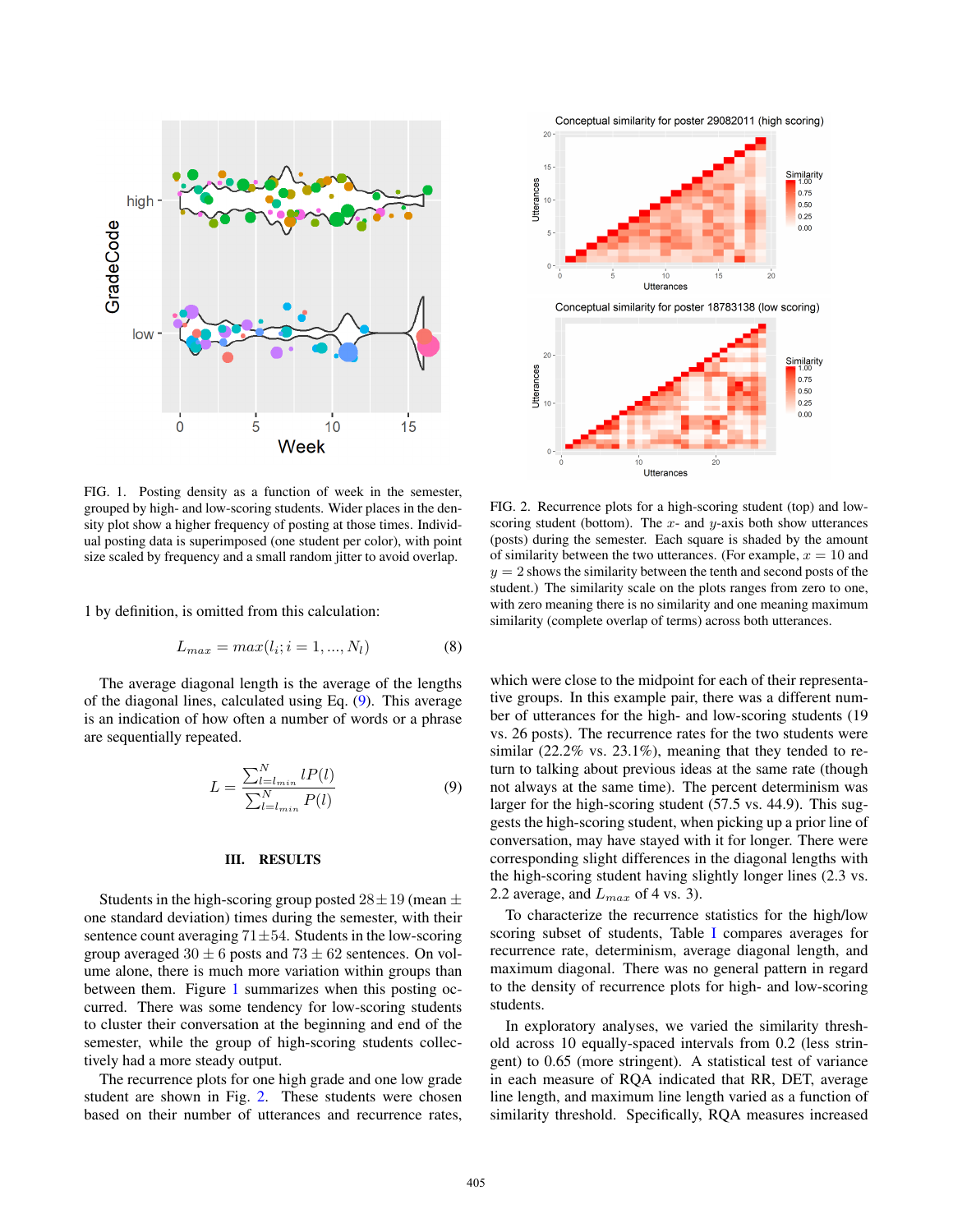TABLE I. Group-level descriptive statistics for each RQA metric, separated by high- and low-scoring students. The similarity threshold was 0.5, and the diagonal line threshold was 2.

|                                | High-Scoring |             | Low-Scoring |    |
|--------------------------------|--------------|-------------|-------------|----|
| <b>ROA Metrics</b>             |              | SD          |             | SD |
| Recurrence rate $(RR \%)$      | 27           | 12          | 27          |    |
| Determinism (DET %)            | 48           | 16          | 43          | 9  |
| Average diagonal line length   |              | $2.5 \t0.2$ | 24          | 02 |
| Maximum diagonal line length 5 |              |             |             | 14 |

*Note: M*: Mean; *SD*: Standard deviation

for less stringent similarity criteria. However, this pattern was consistent across high and low scoring students. In sum, the results of each 2 (grade code)  $\times$  10 (similarity threshold) way ANOVA indicated a significant main effect of similarity threshold, a non-significant main effect of grade code, and a non-significant interaction between the two across each RQA measure.

## IV. DISCUSSION

The main objective of this study was to demonstrate how RQA can be applied to PER and give one kind of model of how it can be used in PER. To achieve this, we focused on the analysis of the recurrence plots and RQA measures for high- and low-scoring students. We gained insight into the posting behaviors of these individuals when comparing one another, but there were not general, observable differences in posting behaviors between the larger groups of high- and low-scoring students using recurrence quantification analysis. When choosing one high-scoring student and one low-scoring student, RQA was able to show the high-scoring student infrequently posted, but was typically more persistent in conversation across the semester. In terms of recurrence rate, the high-scoring student was a little more focused than the lowscoring student because in order for them to have a similar recurrence rate, the low-scoring student posted more in the forum than the high-scoring student. Therefore, RQA allows for the texture and conceptual content of different posting behavior between students to be analyzed.

Educational technology or online learning researchers have analyzed student forum conversations using a variety of frameworks as well [14]. That work primarily uses quantitative content analysis, which we had used previously [3] and found insufficient to describe patterns of interest in this data. We expect RQA might complement qualitative methods. For example, Bruun and collaborators [15] used qualitative discourse analysis together with network analysis to extract themes from a class discussion. RQA could add information about the time structure of the conversation and help to identify which conversational bids were taken up by classmates. Our code for calculating conceptual similarity and recurrence quantification statistics is available online [16].

To cut to a small "proof of concept" subset of the class, in this work we focused on high- and low-scoring students in the class. However, to generate readable recurrence plots, we also required that students posted at least ten times during the semester. This threshold may have selected students who were atypical in some fashion. For example, low-scoring students tended to have low centrality in the forum network [2]. While this is not the same as a low posting rate, it is possible that the ten-post requirement restricted our analysis to an unusually talkative set of low-scoring students. To look for these effects, RQA statistics could be generated for all students in the class, at which point an ANOVA or other methods could be used to look for grade-based variation in RQA values.

There were also some underlying behaviors and patterns not identified in this study that could be further learned about using RQA. RQA is a very powerful tool, which allows many parameters to be set. For example, one result from this work is the similarity threshold has a significant impact on the results of the RQA measures. Similarity threshold is not the only specification that could be changed that would impact the results. The key terms subset,  $K$ , could be changed from most frequent terms to a list of physics terms or any list of interest (for example, words from the anchor tasks). Using a built list of physics terms for  $K$  might find that highscoring students are more focused and persistent in discussing physics than low-scoring students. By building new subsets, more information could be gained about what topics students are focusing on, and how they are using specific topics within the forum. Future work would include creating new subsets, and analyzing if and how the posting behaviors change for students.

Other future work would include pulling out what concepts recur over time and when those concepts recur over time. Examples include: (1) Are high-scoring students discussing the topics when they come up in the class or are they discussing the topics before they come up in class? (2) Are low-scoring student discussing the topics primarily right before the exams? (3) Do high-scoring students discuss the connections between topics as the semester progresses? Learning what topics recur over time, and when those topics recur, is useful information because arguments could be made regarding why a student has a higher or low grade or is more or less central to the network. More importantly, online forum behavior could be identified that may help students be more successful in the course.

#### ACKNOWLEDGMENTS

Carissa Myers was supported by a PERLOC travel grant in attending this conference.